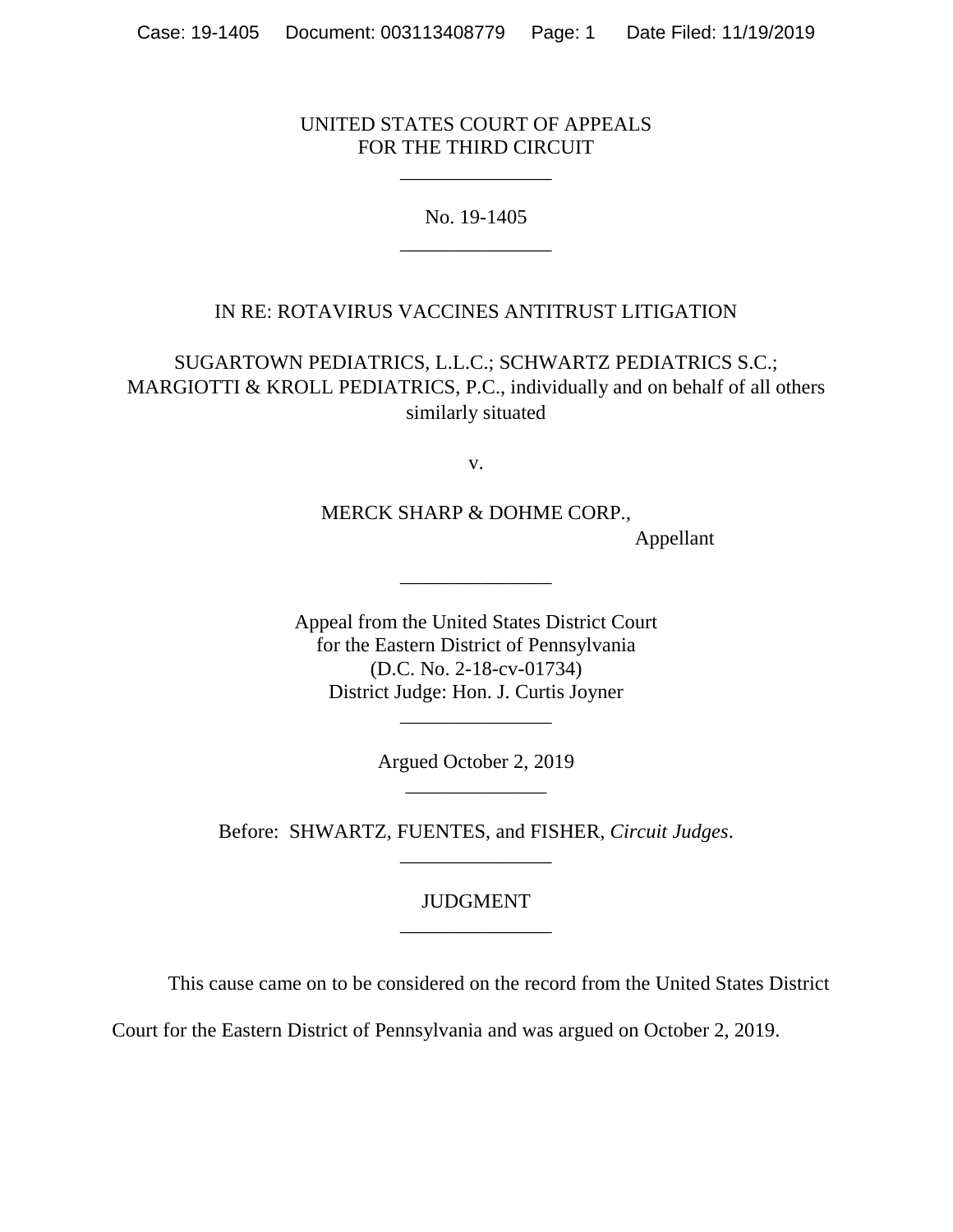On consideration whereof, it is now hereby **ORDERED and ADJUDGED** by this

Court that the Order of the District Court entered on January 23, 2019, is hereby

# **VACATED and REMANDED**.

All of the above in accordance with the Opinion of this Court. Costs shall not be taxed in this matter.

ATTEST:

s/ Patricia S. Dodszuweit Clerk

Dated: October 28, 2019



Teste: *Patrici A Didagnon.* 

**Clerk, U.S. Court of Appeals for the Third Circuit**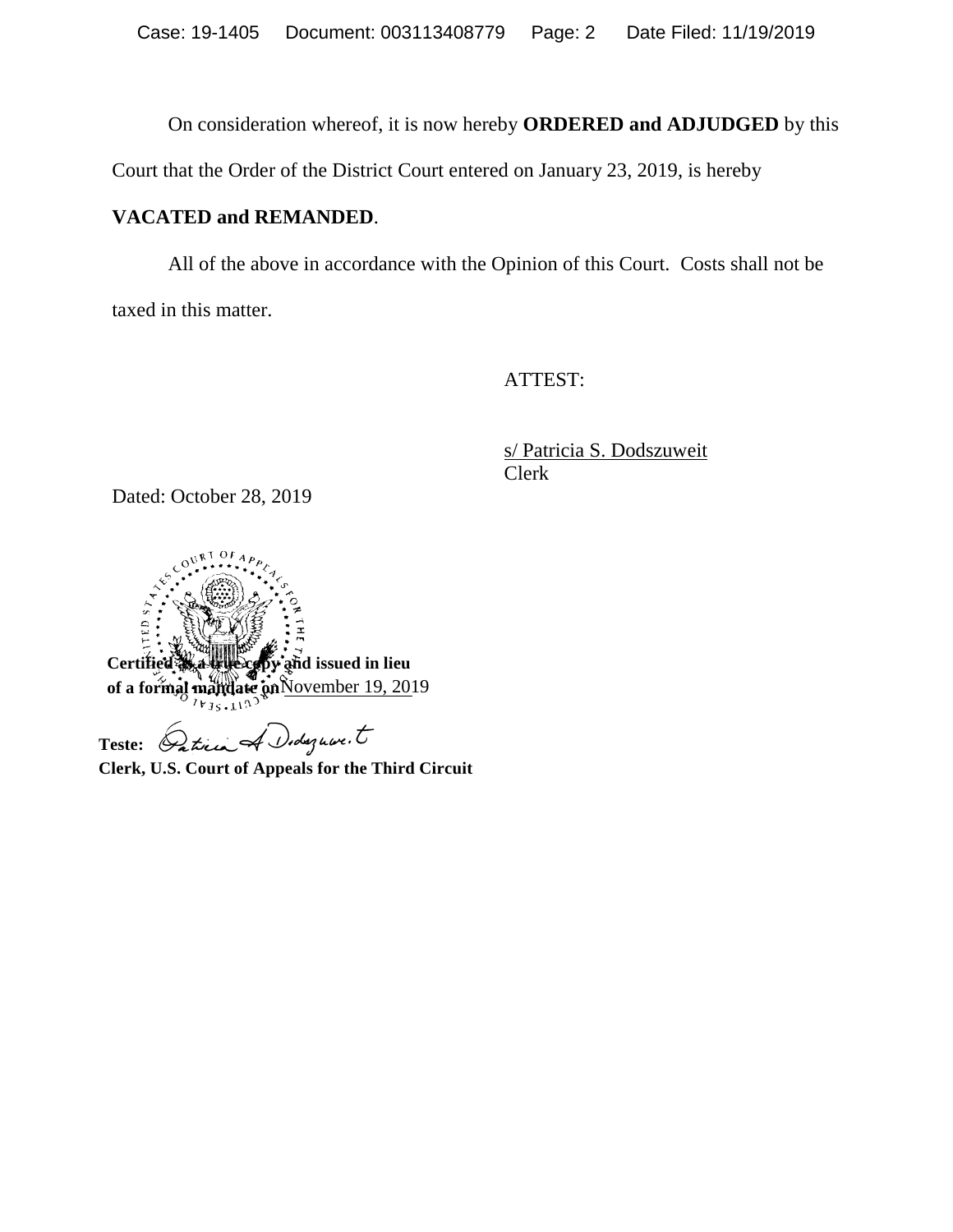#### **NOT PRECEDENTIAL**

# UNITED STATES COURT OF APPEALS FOR THE THIRD CIRCUIT

\_\_\_\_\_\_\_\_\_\_\_\_\_\_\_\_\_

## No. 19-1405 \_\_\_\_\_\_\_\_\_\_\_\_\_\_\_\_\_

#### IN RE: ROTAVIRUS VACCINES ANTITRUST LITIGATION

SUGARTOWN PEDIATRICS, L.L.C.; SCHWARTZ PEDIATRICS S.C.; MARGIOTTI & KROLL PEDIATRICS, P.C., individually and on behalf of all others similarly situated

v.

MERCK SHARP & DOHME CORP.,

\_\_\_\_\_\_\_\_\_\_\_\_\_\_\_\_\_

Appellant

On Appeal from the United States District Court for the Eastern District of Pennsylvania (D.C. No. 2-18-cv-01734) District Judge: Hon. J. Curtis Joyner

Argued October 2, 2019

\_\_\_\_\_\_\_\_\_\_\_\_\_\_\_\_\_

Before: SHWARTZ, FUENTES, FISHER, *Circuit Judges*.

(Filed: October 28, 2019)

Ashley E. Bass [Argued] Mark W. Mosier Andrew D. Lazerow Covington & Burling One City Center 850 10th Street, N.W. One City Center Washington, DC 20001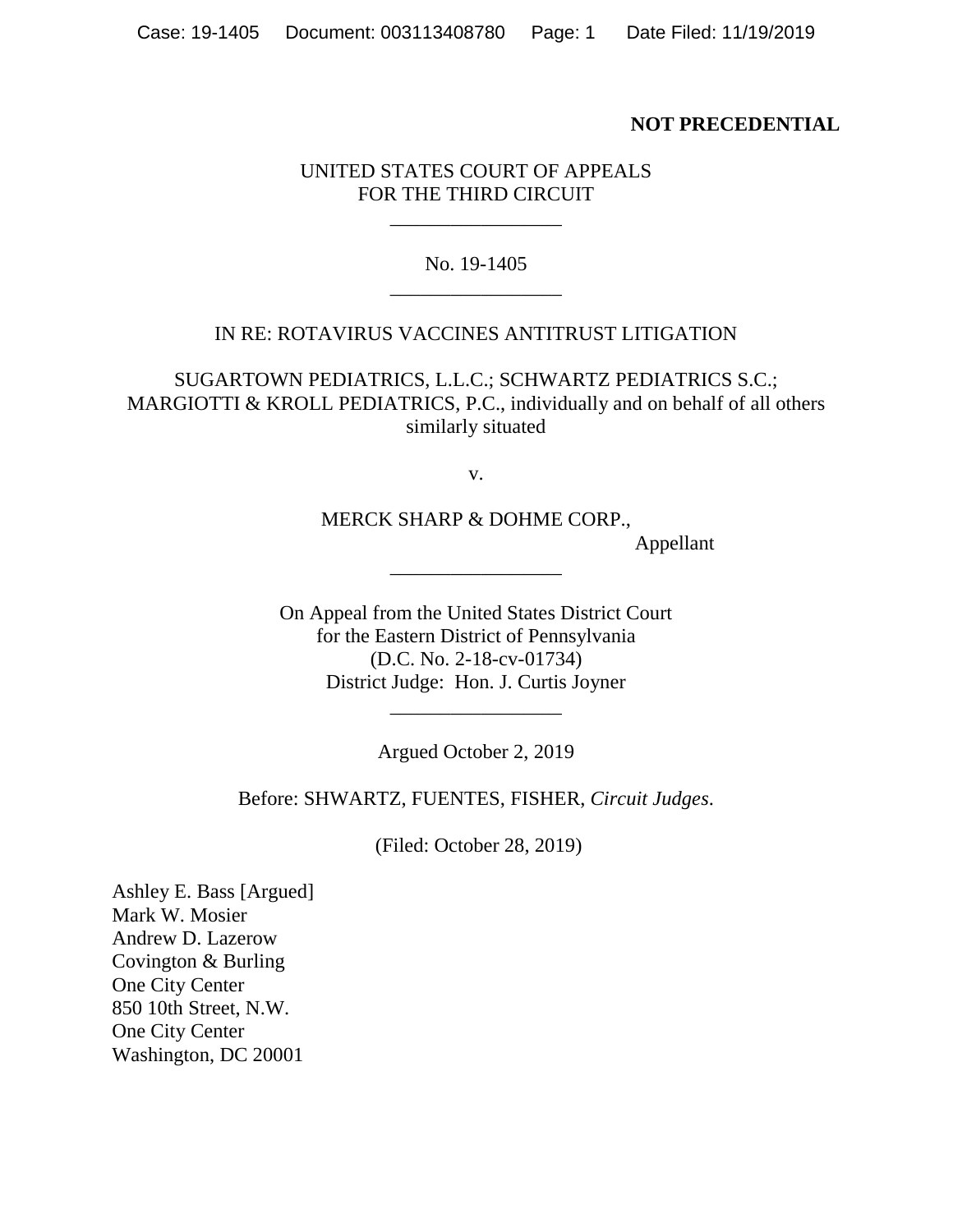Lisa C. Dykstra Morgan Lewis & Bockius 1701 Market Street Philadelphia, PA 19103

*Counsel for Appellants*

Daniel J. Walker [Argued] Berger Montague 2001 Pennsylvania Avenue, N.W., Suite 300 Washington, DC 20006

Eric L. Cramer Zachary D. Caplan Marc Edelson Berger Montague 1818 Market Street Suite 3600 Philadelphia, PA 19103

Daniel A. Small Daniel H. Silverman Jessica B. Weiner Cohen Milstein 1100 New York Avenue, N.W. West Tower, Suite 500 Washington, DC 20005

Gary L. Azorsky Cohen Milstein 1717 Arch Street 3 Logan Square, Suite 3610 Philadelphia, PA 19103

Gary Smith Hausfeld 325 Chestnut Street, Suite 900 Philadelphia, PA 19106

*Counsel for Appellees*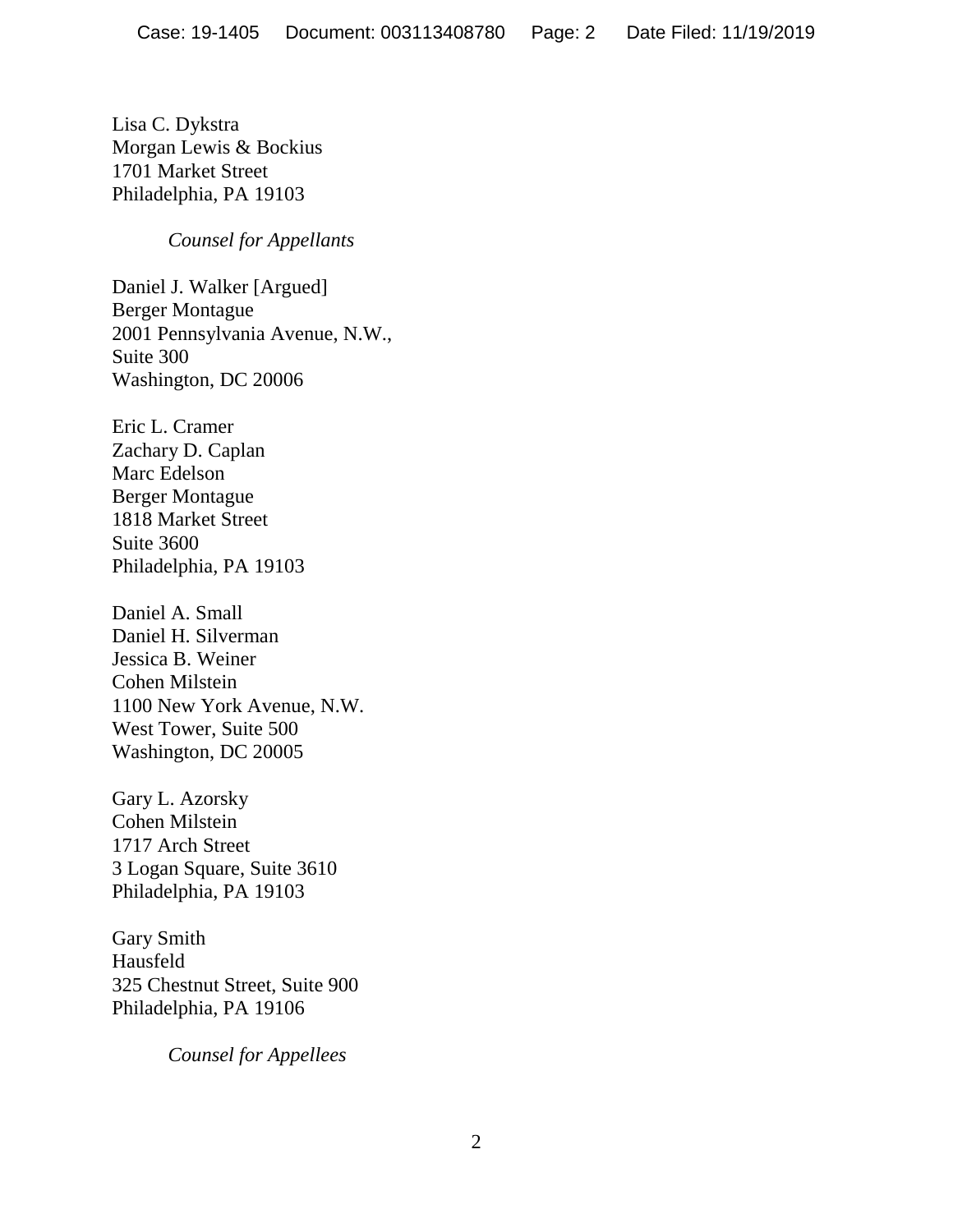# OPINION\*\* \_\_\_\_\_\_\_\_\_\_\_\_\_\_\_\_\_

\_\_\_\_\_\_\_\_\_\_\_\_\_\_\_\_\_

FUENTES, *Circuit Judge*.

 $\overline{a}$ 

Merck Sharp & Dohme Corp. ("Merck") appeals the District Court's order denying its motion to compel individual arbitration and stay proceedings of a putative antitrust class action lawsuit filed by Sugartown Pediatrics, LLC, Schwartz Pediatrics S.C., and Margiotti & Kroll Pediatrics, P.C. (collectively, "Plaintiffs").<sup>1</sup> For the reasons that follow, we will vacate and remand for further proceedings.

#### **I. Background**

Plaintiffs are pediatric medical practices that, between 2014 and 2018, were members of two Physician Buying Groups, Main Street Vaccines and CCPA Purchasing Partners, L.L.C. (collectively, the "PBGs"). Plaintiffs authorized the PBGs to negotiate contracts with vaccine manufacturers such as Merck for the sale and purchase of vaccines through signed membership agreements.<sup>2</sup> Acting pursuant to the membership agreements, the PBGs entered into contracts with Merck, which set forth pricing for the sale and purchase of vaccines at discounted rates (the "PBG Contracts"). The PBG Contracts

<sup>\*\*</sup> This disposition is not an opinion of the full Court and pursuant to I.O.P. 5.7 does not constitute binding precedent.

<sup>&</sup>lt;sup>1</sup> Although Margiotti & Kroll Pediatrics, P.C. filed a separate action, its action was consolidated into this action on September 5, 2018.

<sup>&</sup>lt;sup>2</sup> The membership agreement between Merck and Main Street Vaccines specifically provided that the "member practice" agreed to participate "in a vaccine purchasing contract with Merck Vaccines (Merck)." *In re Rotavirus Vaccines Antitrust Litig.*, 362 F. Supp. 3d 255, 263 n.3 (E.D. Pa. 2019).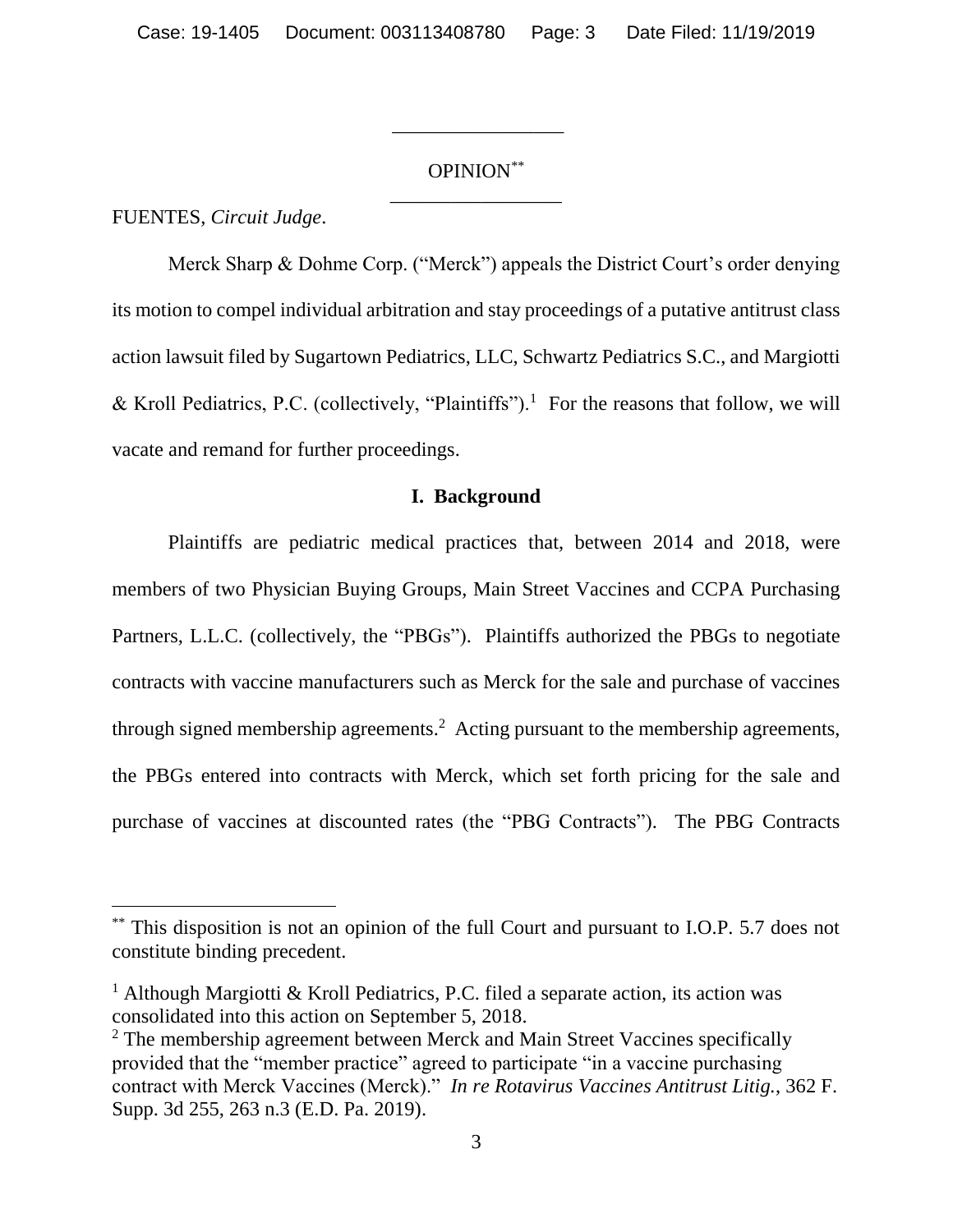contained the following arbitration provision: "Any controversy, claim or dispute arising out of or relating to the performance, construction, interpretation or enforcement of this Agreement shall, if not resolved through negotiations between the parties, be submitted to mandatory binding confidential arbitration pursuant to the Federal Arbitration Act . . . . "<sup>3</sup> Although Plaintiffs were not signatories to the PBG Contracts, they chose to purchase RotaTeq Rotavirus vaccines directly from Merck at the discounted pricing set forth in the PBG Contracts.

Unhappy with Merck's pricing, Plaintiffs filed a putative class action suit against Merck under the Sherman Act<sup>4</sup> alleging that "Merck leverages its monopoly power in multiple pediatric vaccine markets to maintain its monopoly power in the Rotavirus Vaccine Market and, consequently, to charge supracompetitive prices to purchasers of its rotavirus vaccines."<sup>5</sup> Plaintiffs further allege that Merck "coopted the PBGs . . . to impose and enforce its anticompetitive and exclusionary conduct."<sup>6</sup>

Merck moved to compel individual arbitration and stay proceedings pursuant to the arbitration provisions in the PBG Contracts. Merck argued that, although Plaintiffs did not sign the PBG Contracts, they are nonetheless required to arbitrate their claims under principles of agency law and equitable estoppel. Without the benefit of discovery or notice to the parties, the District Court applied the summary judgment standard and denied the motion. The District Court considered the PBG Contracts and membership agreements,

<sup>&</sup>lt;sup>3</sup> *Id.* at 259. Both PBG Contracts at issue contain identical arbitration provisions.

<sup>4</sup> 15 U.S.C. §§ 1, 2.

<sup>5</sup> J.A. 31.

<sup>6</sup> J.A. 54.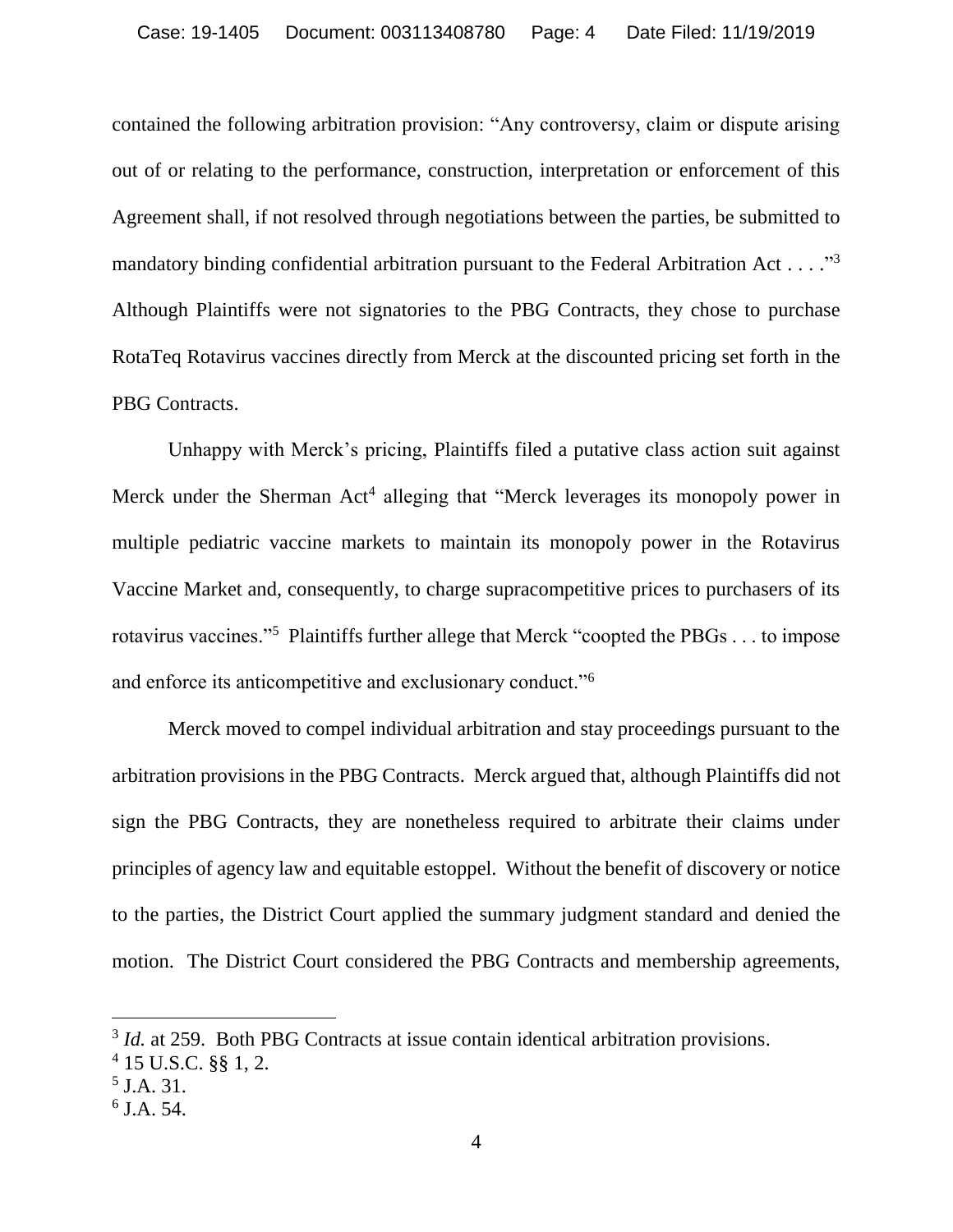and concluded that "without more" it could not find that Merck met its burden of establishing an agency relationship as a matter of law.<sup>7</sup> The District Court also concluded that Plaintiffs were not equitably estopped from litigating their claims against Merck because Merck failed to make the "requisite showing of relatedness or congruence . . . ."<sup>8</sup> This appeal followed.

# **II. Standard of Review<sup>9</sup>**

We review the District Court's denial of an order compelling arbitration *de novo*, since it presents a question of law*.* <sup>10</sup> "We apply the same standard as the District Court, so 'we are first obliged to determine which standard should have been applied.'"<sup>11</sup>

# **III. Discussion**

In considering arbitration agreements under the Federal Arbitration Act ("FAA"), "we have recognized that '[a]rbitration is strictly a matter of contract. If a party has not agreed to arbitrate, the courts have no authority to mandate that he do so."<sup>12</sup> Where there is no express arbitration agreement between the parties, we have repeatedly held "that a

 $\overline{a}$ 

<sup>7</sup> *In re Rotavirus*, 362 F. Supp. 3d at 263.

<sup>8</sup> *Id.* at 264.

 $9$  The District Court had federal question jurisdiction under 28 U.S.C. § 1331. We have jurisdiction over the appeal pursuant to 9 U.S.C.  $\S$  16(a)(1)(B).

<sup>10</sup> *Reading Health Sys. v. Bear Stearns & Co.*, 900 F.3d 87, 100 n.61 (3d Cir. 2018).

<sup>11</sup> *Singh v. Uber Techs. Inc.*, 939 F.3d 210, 217 (3d Cir. 2019) (quoting *Guidotti v. Legal Helpers Debt Resolution, L.L.C.*, 716 F.3d 764, 772 (3d Cir. 2013)).

<sup>12</sup> *Flintkote Co. v. Aviva PLC*, 769 F.3d 215, 219–20 (3d Cir. 2014) (quoting *Bel-Ray Co., Inc. v. Chemrite (Pty) Ltd.*, 181 F.3d 435, 444 (3d Cir. 1999)).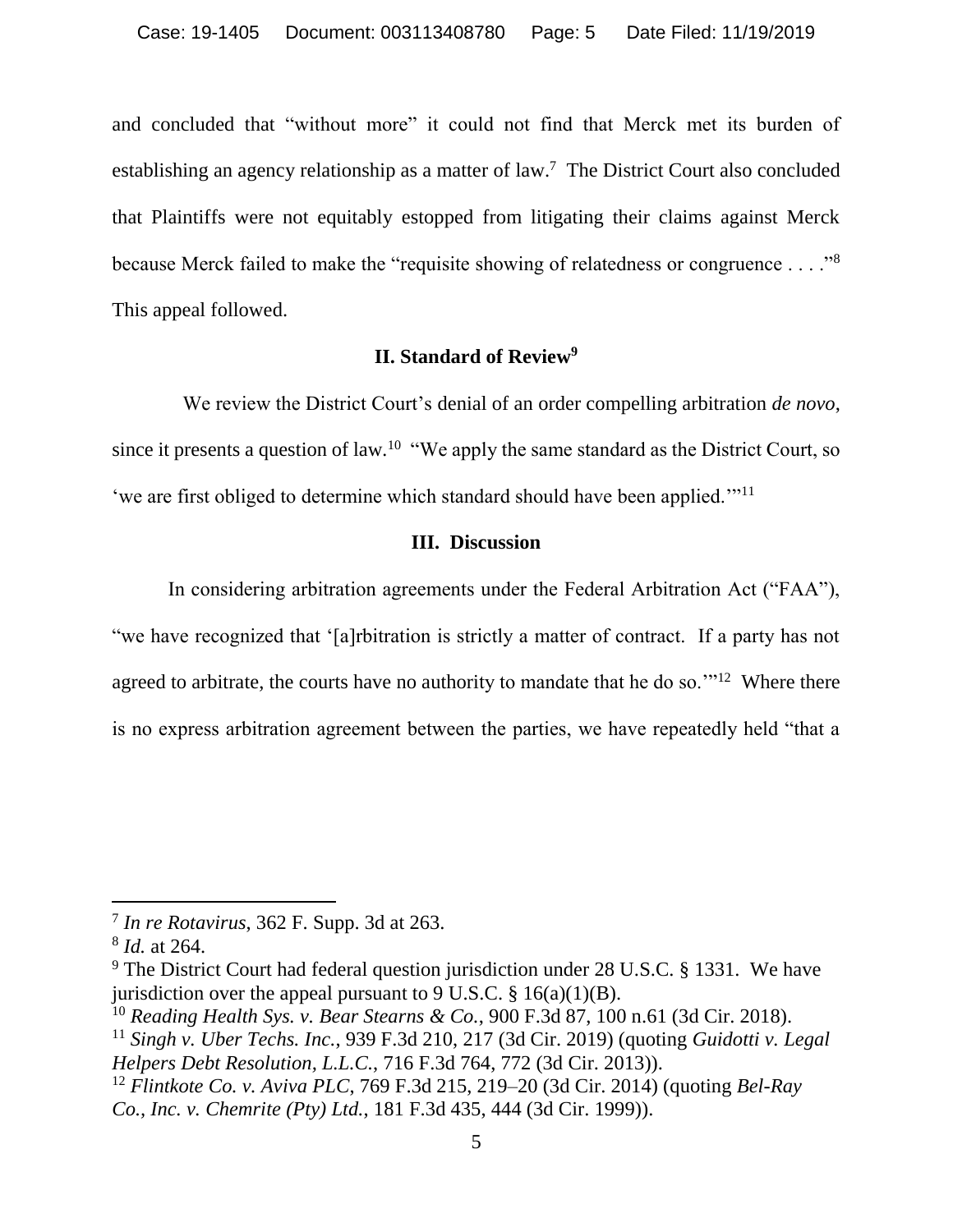party, despite being a non-signatory to an arbitration agreement, may be equitably bound to arbitrate 'under traditional principles of contract and agency law.'"<sup>13</sup>

However, to determine whether Plaintiffs, as non-signatories to the PBG Contracts, should be required to arbitrate, we must first determine the standard to be applied in deciding the motion to compel arbitration. In *Guidotti v. Legal Helpers Debt Resolution, L.L.C.*, we held that "when it is apparent, based on the face of a complaint, and documents relied upon in the complaint, that certain of a party's claims are subject to an enforceable arbitration clause, a motion to compel arbitration should be considered under a Rule  $12(b)(6)$  standard without discovery's delay."<sup>14</sup> "But if the complaint and its supporting documents are unclear regarding the agreement to arbitrate, or if the plaintiff has responded to a motion to compel arbitration with additional facts sufficient to place the agreement to arbitrate in issue, then the parties should be entitled to discovery on the question of arbitrability before a court entertains further briefing on [the] question."<sup>15</sup>

Merck argues that the District Court should have decided its motion to compel arbitration under the motion to dismiss standard or, at the least, allowed the parties to engage in limited discovery on the issue of arbitrability. Merck relies upon the relationship between Plaintiffs and the PBGs to assert that the PBGs acted as Plaintiffs' agents in their negotiations with Merck and thus Plaintiffs should be required to arbitrate their claims.

<sup>13</sup> *Id.* at 220 (quoting *E.I. DuPont de Nemours & Co. v. Rhone Poulenc Fiber & Resin Intermediates, S.A.S.*, 269 F.3d 187, 194–95 (3d Cir. 2001)).

<sup>14</sup> 716 F.3d at 776 (internal quotation marks omitted).

<sup>&</sup>lt;sup>15</sup> *Id.* (internal quotation marks omitted).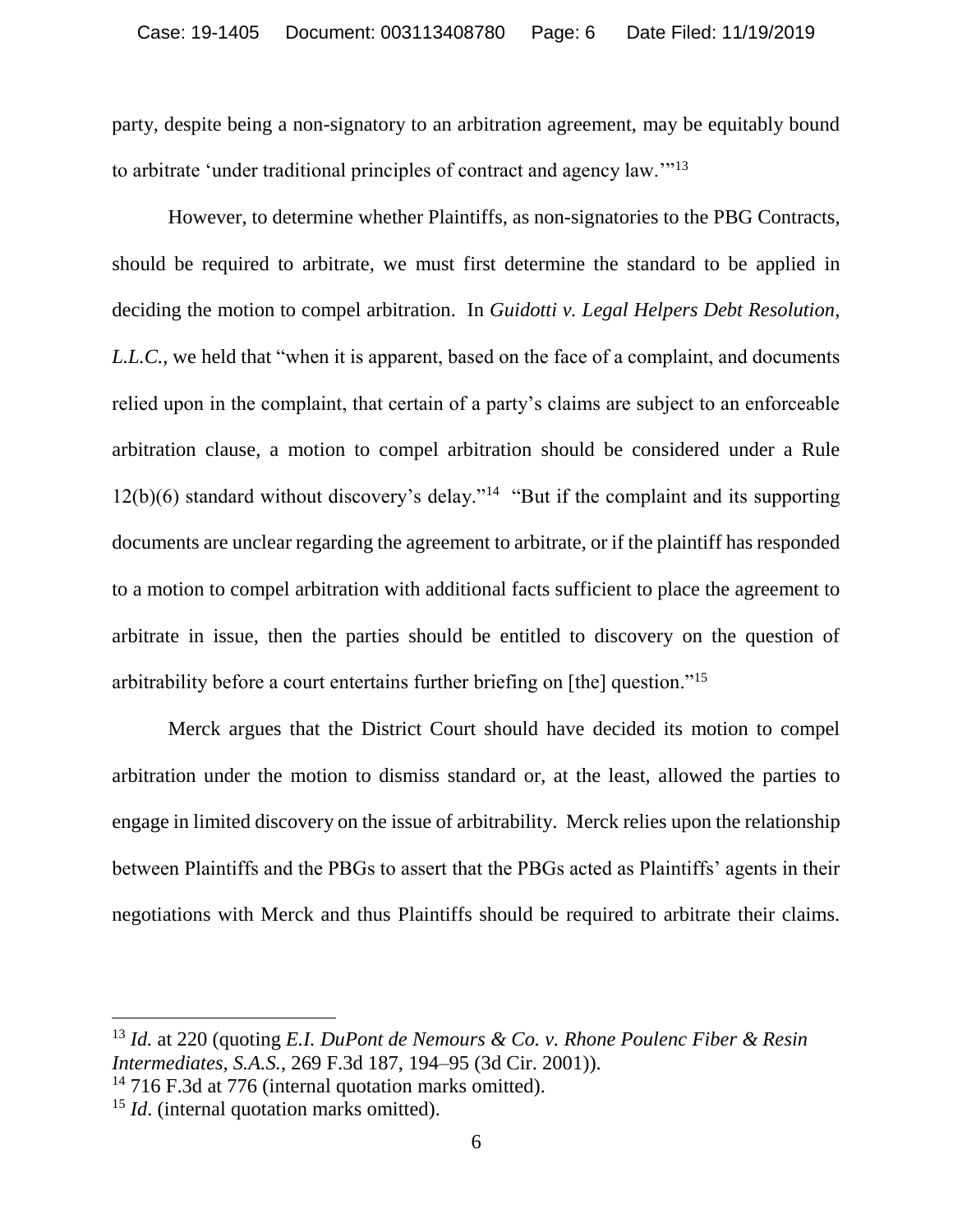While the District Court properly declined to apply the motion to dismiss standard, it should have allowed limited discovery on the issue of arbitrability.

The District Court properly declined to apply the motion to dismiss standard because it is not apparent from the Complaint that Plaintiffs' claims are subject to the PBG Contracts' arbitration provisions. The Complaint reveals that the PBGs entered into contracts with Merck that provided for the purchase of Merck vaccines at discounted pricing. Plaintiffs do not dispute that they were members of the PBGs and that they purchased vaccines from Merck at the pricing set forth in the PBG Contracts. However, the Complaint does not mention any arbitration agreement. Further, Plaintiffs deny knowledge of the arbitration provisions in the PBG Contracts,<sup>16</sup> and dispute the PBGs' authority to agree to arbitration. Therefore, the District Court properly declined to employ the motion to dismiss standard.<sup>17</sup>

However, the District Court should have allowed the parties to engage in limited discovery before applying the summary judgment standard. Under Pennsylvania law, an agency relationship exists where there is "(1) manifestation by the principal that the agent shall act for him; (2) the acceptance of the undertaking by the agent; and (3) the control of the endeavor in the hands of the principal."<sup>18</sup> The Complaint sheds little light on the precise

 $\overline{a}$ 

<sup>16</sup> *But see Rosenberry v. Evans*, 48 A.3d 1255, 1262 (Pa. Super. Ct. 2012) ("We acknowledge that it is well settled in the law of this jurisdiction that knowledge of an agent, acting within the scope of his authority, real or apparent, may be imputed to the principal, and therefore, knowledge of the agent is knowledge of the principal." (internal quotation marks omitted)).

<sup>17</sup> *See Guidotti*, 716 F.3d at 774.

<sup>18</sup> *Tribune-Review Publ'g Co. v. Westmoreland Cty. Hous. Auth.*, 833 A.2d 112, 119–20 (Pa. 2003) (citing *Basile v. H & R Block, Inc.*, 761 A.2d 1115 (Pa. 2000)).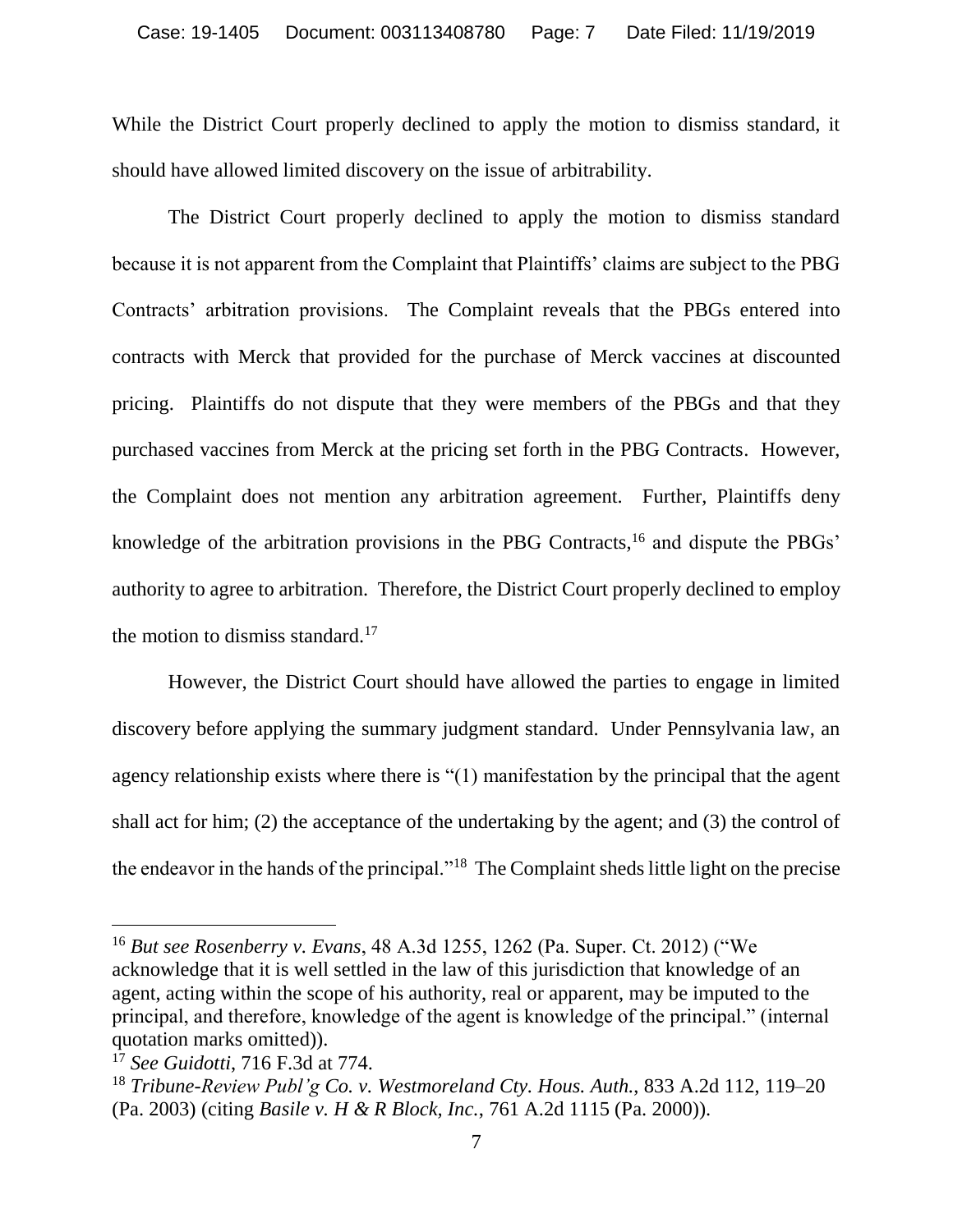relationship between Plaintiffs and the PBGs. Even taking the membership agreements and PBG Contracts into consideration, it is unclear whether an agency relationship exists as a matter of law. While the membership agreements explicitly delegate authority for the PBGs to negotiate pricing with Merck, they do not shed light on the level of control Plaintiffs exercised over the PBGs in performance of their delegated authority. The PBG Contracts similarly do not define the scope of control Plaintiffs exercised over the PBGs.

Because arbitrability is not apparent on the face of the Complaint, limited discovery on the issue of arbitrability is appropriate, after which Merck may file a renewed motion to compel arbitration.<sup>19</sup>

## **IV. Conclusion**

For the foregoing reasons, we will vacate the District Court's Order denying Merck's motion to compel arbitration and remand for further proceedings consistent with this opinion. 20

<sup>19</sup> *Guidotti*, 716 F.3d at 776.

<sup>&</sup>lt;sup>20</sup> We note that the District Court appears to have applied the wrong test in analyzing Merck's equitable estoppel argument. As the District Court properly recognized, in *E.I. DuPont.*, we outlined two theories under which equitable estoppel may apply to bind a nonsignatory to an arbitration clause. 269 F.3d at 199. The District Court applied the test for when a non-signatory attempts to bind a signatory to an arbitration agreement. However, because this case involves a signatory attempting to bind a non-signatory, the correct test to be applied is whether "the non-signatory knowingly exploits the agreement containing the arbitration clause despite having never signed the agreement." *Id*. We leave it to the District Court to decide on remand whether it needs to evaluate this theory of equitable estoppel to resolve the motion to compel.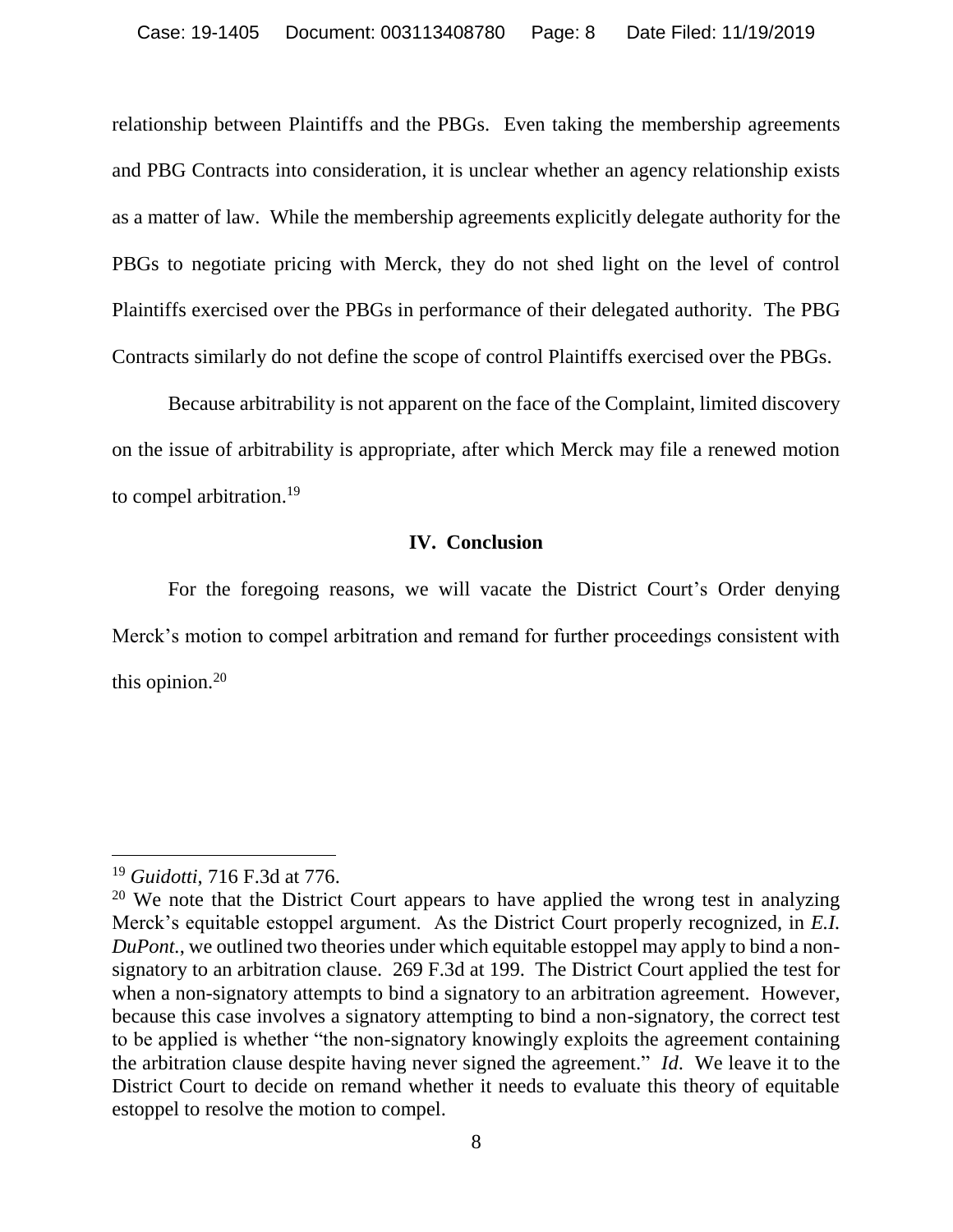OFFICE OF THE CLERK

**PATRICIA S. DODSZUWEIT**

**CLERK**



**UNITED STATES COURT OF APPEALS** 21400 UNITED STATES COURTHOUSE 601 MARKET STREET PHILADELPHIA, PA 19106-1790 Website: www.ca3.uscourts.gov

TELEPHONE 215-597-2995

November 19, 2019

Ms. Kate Barkman United States District Court for the Eastern District of Pennsylvania James A. Byrne United States Courthouse 601 Market Street Room 2609 Philadelphia, PA 19106

RE: In re: Rotavirus Vaccines Case Number: 19-1405 District Court Case Number: 2-18-cv-01734

Dear Ms. Barkman,

Enclosed herewith is the certified judgment together with copy of the opinion or certified copy of the order in the above-captioned case(s). The certified judgment or order is issued in lieu of a formal mandate and is to be treated in all respects as a mandate.

Counsel are advised of the issuance of the mandate by copy of this letter. The certified judgment or order is also enclosed showing costs taxed, if any.

Very truly yours, Patricia S. Dodszuweit, Clerk

By: s/ Caitlyn Case Manager 267-299-4956

Cc: Ashley E. Bass Zachary D. Caplan Eric L. Cramer Lisa C. Dykstra Marc Edelson Andrew D. Lazerow